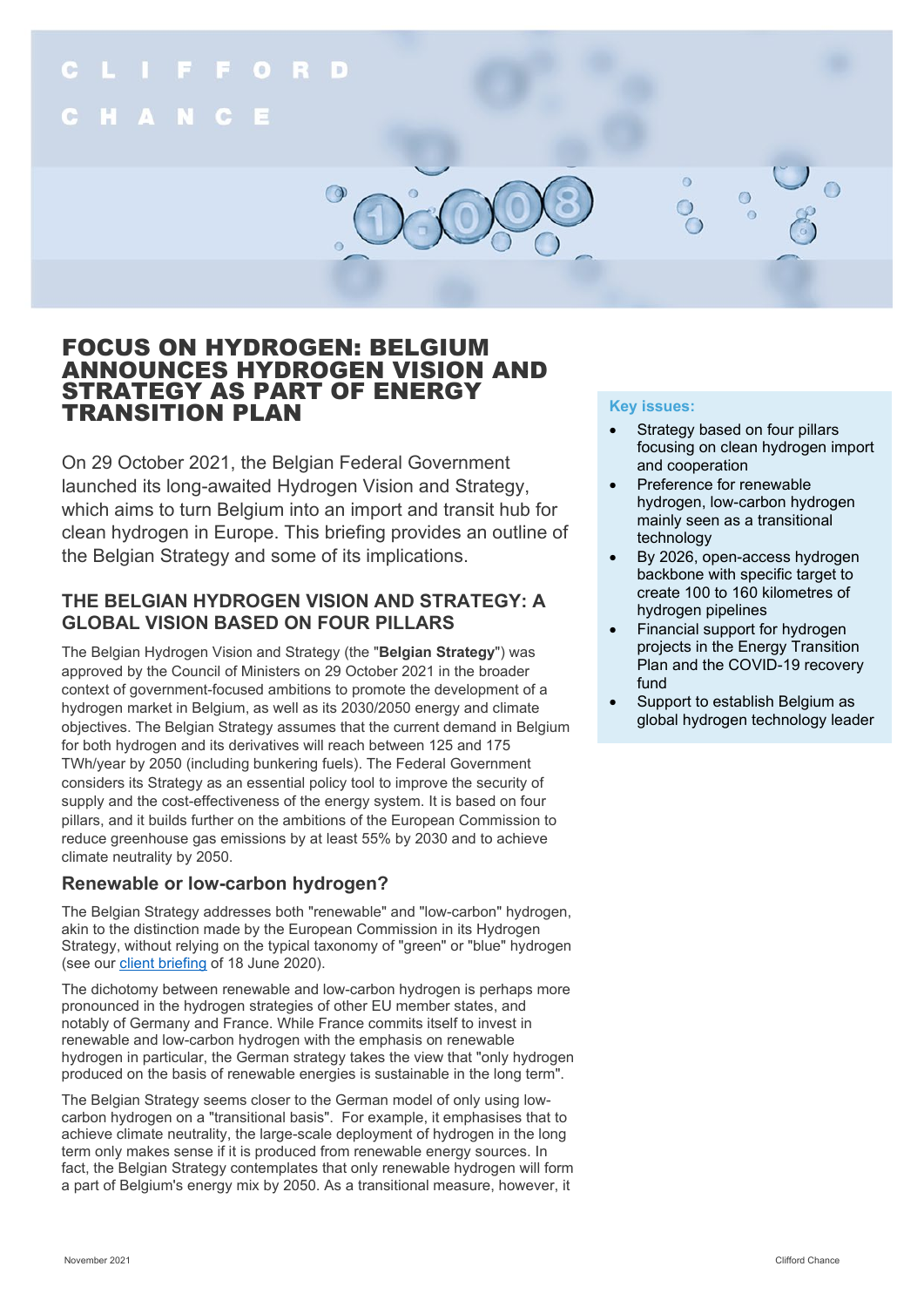#### F E  $\Omega$ R D

# C H A N C E

takes the view that low-carbon hydrogen will still play a role in accelerating the reduction of CO2 emissions and kick-starting the market. As such, the Belgian Strategy aims at a phased approach to achieve the lowest possible carbon emissions, whilst at the same time establishing a level playing field for hydrogen in the current economic context. One of the low-carbon alternatives that could be explored during this transition phase is hydrogen produced by pyrolysis from fossil methane.

## **Target sectors**

The Federal Government identifies three main sectors in which renewable hydrogen can help achieve carbon neutrality by 2050:

- **Industry**. Hydrogen could serve as a sustainable alternative to fossil fuels in the production of steel, cement, ceramics or glass – but also in the recycling of plastics, etc.
- **Transport**. The transport sector today still relies heavily on fossil fuels, making electrification a top priority. The benefits of renewable molecules in terms of recharging time, autonomy or weight and volume for energy storage in the vehicle should nevertheless justify the energy losses and higher costs of renewable molecules such as hydrogen. Potential uses of hydrogen in the transport sector include cars and trains, the road freight transport, inland navigation shipping as well as the aviation sector.
- **Flexibility of the power grid**. Hydrogen and its derivatives have physical properties that make them suitable for storage of large amounts of energy in the medium to long term. Hydrogen can be used as a complement to batteries to store excess production from intermittent renewable energy sources (e.g. wind or solar) and make such energy available at times of shortage. Although the Belgian Strategy acknowledges that Belgium has relatively limited potential for underground hydrogen storage, the authorities wish to develop at least some storage capacity for security of supply purposes.

# **The Belgian's Strategy's four pillars**

The Belgian Strategy intends to position Belgium as (1) an import and transit hub in Europe for clean hydrogen, (2) a global leader in hydrogen technologies, (3) a robust hydrogen market, via the implementation of an open access hydrogen transportation backbone and (4) a convener for the various stakeholders (industries, regions, neighbouring countries and third-party exporting countries) to join forces and share expertise.

## **FIRST PILLAR: BELGIUM AS AN IMPORT HUB FOR RENEWABLE HYDROGEN IN EUROPE**

The Belgian Strategy aims to turn Belgium into an import and transit hub for clean hydrogen in Europe. As such the Belgian Strategy follows a pragmatic approach since it acknowledges that (1) hydrogen cannot be used in all segments of the economy, and (2) Belgium has limited excess renewable energy for renewable hydrogen production.

The focus should therefore be on transport over long distances and end-use business models requiring the specific physical characteristics of hydrogen (such as the petrochemical industry). The Belgian Strategy also outlines that Belgium should only focus on its own production capacity to the extent that local production is more efficient and cheaper than the import of renewable energy. Nevertheless, the development of electrolysis technology remains an essential part of the Belgian Strategy, both to gain expertise in the operation of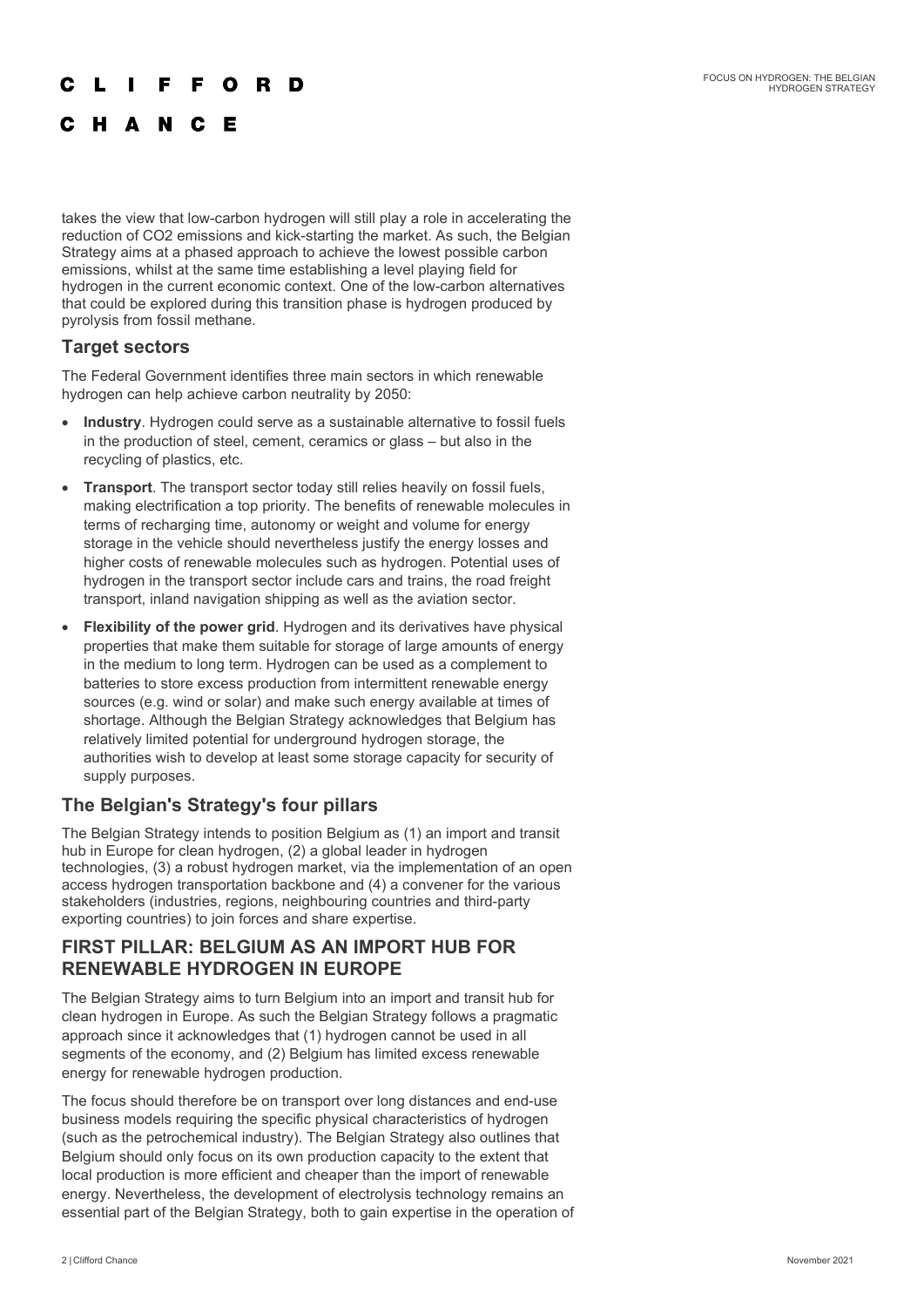# F O R D

# C H A N C E

these units and to support the technological development of Belgian companies wanting to become industry leaders. Belgium has set a target of having at least 150 MW of electrolysis capacity in operation by 2026.

It is worth noting that the Netherlands, Germany and Northern France face similar issues. They also have limited renewable energy sources and consequently will need to import hydrogen.

Belgium sees its central and strategic location in the region as an important asset to becoming an import hub. Belgium has important ports in the North Sea and is primed for investment in infrastructure for the import and transportation of hydrogen and other renewable molecules.

The creation and strengthening of the interconnections with neighbouring countries and regions should also contribute to a liquid and competitive market across Central Western Europe, strengthening the negotiating position vis-àvis producers and ensuring the competitiveness of Belgium's industrial players.

The Belgian Strategy lays down two preconditions for the realisation of a Belgian import and transit hub for clean hydrogen in Europe:

- A cross-jurisdictional certification system for renewable fuels, covering hydrogen and its derivatives produced from renewable electricity;
- Conclusion of Memoranda of Understanding (MoUs) with potential partners both inside and outside Europe to set the guidelines for possible cooperation in the import of renewable molecules to and via Belgium. One step towards this international cooperation was taken last week during the COP26 in Glasgow, where Belgium signed a MoU with Namibia concerning hydrogen.

## **SECOND PILLAR: BELGIUM AS GLOBAL LEADER IN HYDROGEN TECHNOLOGIES**

The Federal Government intends to turn Belgium into a global leader in hydrogen technologies in light of the numerous Belgian companies and research centres already active in the hydrogen value chain. The Belgian Strategy aims to maintain and strengthen this leading position which Belgium enjoys in hydrogen and related technologies by reorganising research and development in this field.

Two financial support mechanisms for hydrogen projects also aim to foster these objectives:

- The Energy Transition Fund, which will remain operational until 2025 and support, among other things, research and development in the field of production, transport and storage of hydrogen and hydrogen-derived products; and
- The COVID-19 recovery fund for Belgium, from which the Federal Government plans to allocate EUR 50 million in support to various projects for the further development of technologies for the production and use of hydrogen and its derivatives.

The Federal Government will explore further ways to support producers of electrolysers through certain tax incentives (e.g. by temporarily reducing certain tariffs or contributions for electricity levied at the federal level).

At the same time, we still await wider support mechanisms for hydrogen projects, such as Carbon Contracts for Differences (CCFD). These types of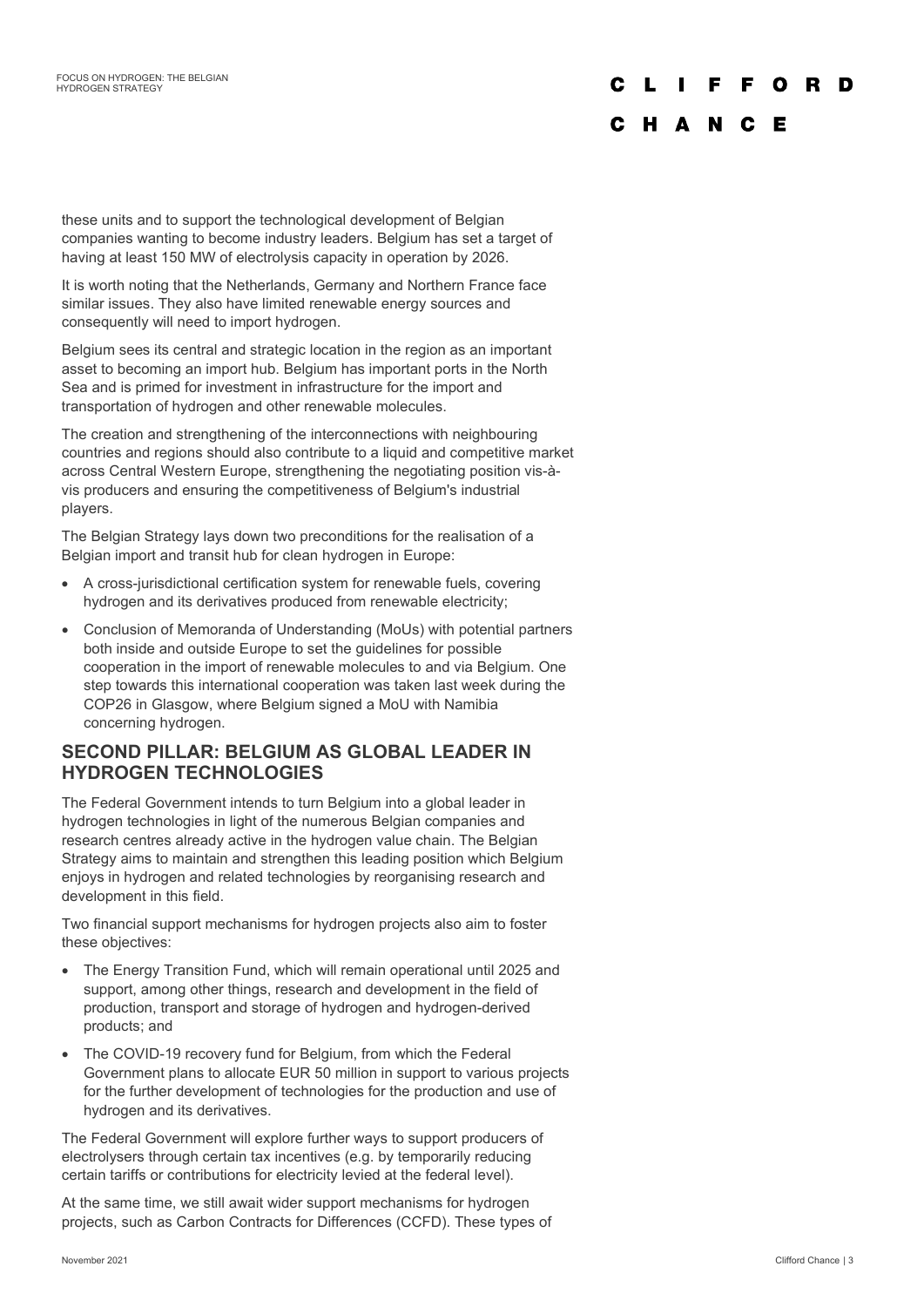### E. F O R D

# C H A N C E

market-conform support schemes could help the further decarbonisation of energy-intensive industries willing to use renewable hydrogen and as such also indirectly support Belgian companies developing their electrolysis capacities. A CCFD will of course need to pass State aid tests, but it might be an efficient tool to bridge the cost-gap between renewable and low-carbon hydrogen, on the one hand, and fossil-based hydrogen, on the other hand.

## **THIRD PILLAR: A ROBUST HYDROGEN MARKET AND THE CREATION OF A HYDROGEN BACKBONE**

The most important pillar is likely to be the third, whereby the Federal Government plans to bolster a robust hydrogen market via the implementation of an open access-hydrogen transportation backbone, to be completed by 2030.

As mentioned above, Belgium's strategic location makes it a promising transit hub for hydrogen. The development of such a transit hub requires massive investment in the transformation of the existing natural gas grid. With this in mind, the Federal Government aims to create an open-access hydrogen backbone. In essence, the rationale behind the creation of an open-access backbone is to support the emergence of a hydrogen economy in Belgium and more broadly in Central West Europe. By connecting industrial clusters initially distant from the existing privately owned hydrogen transport infrastructure in Belgium, these clusters can gain access to renewable molecules and make their activities more sustainable.

This backbone is likely to be operated by the gas transmission system operator Fluxys, which will, as a first step, create between 100 and 160 kilometres of hydrogen pipelines by 2026. This should make large scale renewable hydrogen import possible and is in line with the Belgian Strategy's first pillar to make Belgium a hub for hydrogen import into Europe.

The Strategy envisages repurposing existing gas grids as far as possible, and where necessary establishing dedicated hydrogen grids.

In a second phase, additional investments will be required to meet Belgium's ambition to connect its hydrogen network with its neighbouring countries by 2030. This ambition builds further on the Belgian Strategy's first pillar to turn Belgium into an import and transit hub for renewable energy in Europe.

These various plans will need to be implemented in detailed legislation. The Belgian energy minister aims to present a preliminary framework for such legislative implementation in 2022. This legislative workstream will be essential to guarantee third party access to infrastructure and to ensure fair treatment of all its users. The draft proposals will be followed by a public consultation of the potential market participants before the final draft is presented to Parliament.

It will be interesting to see to what extent the Belgian Federal Government's legislative proposal will anticipate the upcoming revision of the 3rd Gas Directive and Gas Regulation (together, the "**Gas Package**"). After having organised stakeholder consultations earlier this year, the European Commission is currently preparing an impact assessment with a view to adapting the current European legal framework for the internal gas market and to achieve decarbonization of gaseous fuels. The European Commission's proposals are already expected by the end of this year. In this respect, one of the key legislative challenges will be to find the right balance between the gradual creation of an open access grid backbone and the impact thereof on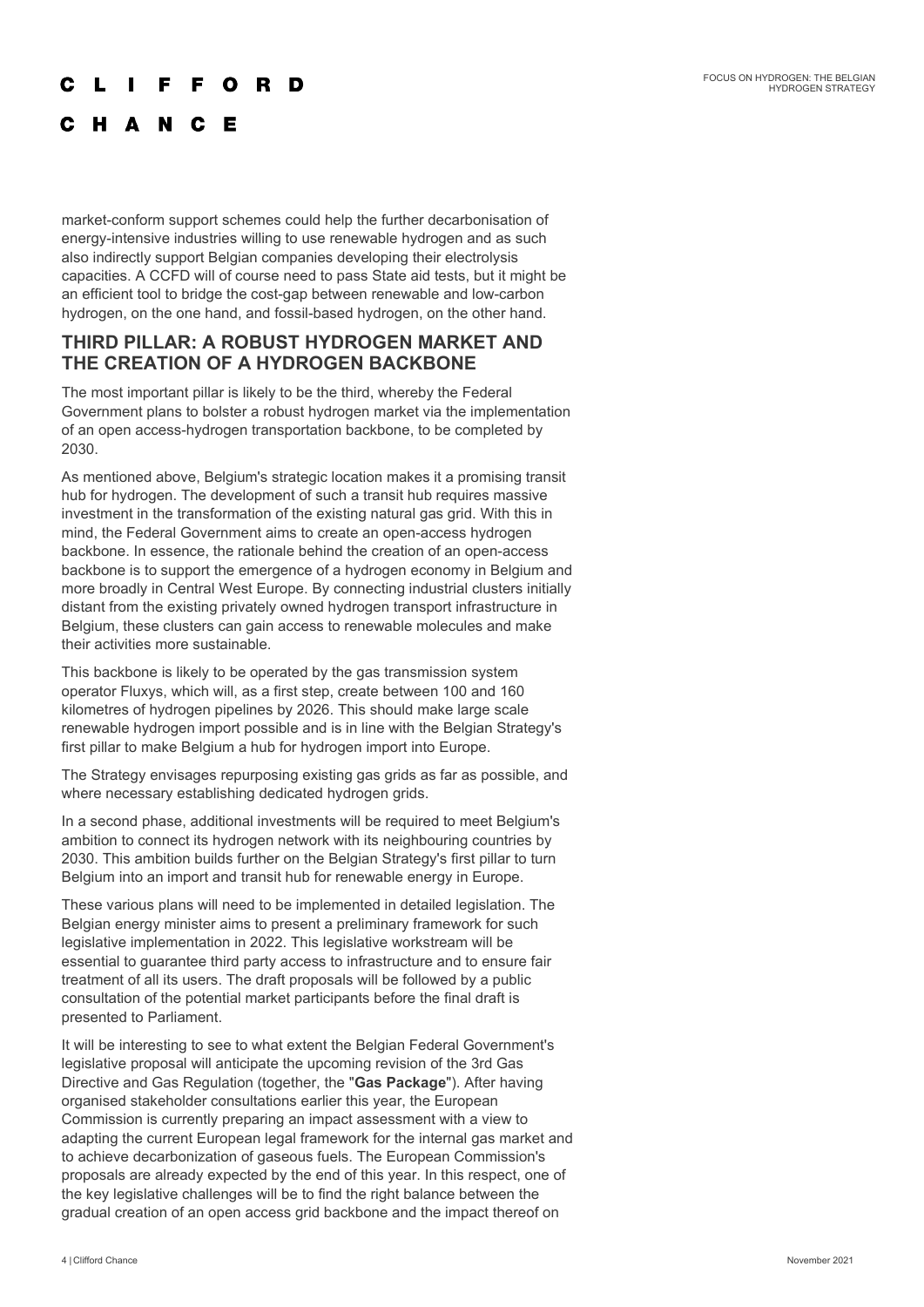# $\Omega$

# C H A N C E

incumbent players such as Air Liquide, who already operate the current private hydrogen network in Belgium. The outcome of the current Impact Assessment of the Gas Package by the European Commission will have a clear influence on how this model will be established and regulated.

# **FOURTH PILLAR: COOPERATION AS A KEY SUCCESS FACTOR**

In Belgium, the regulatory framework for clean hydrogen is scattered across the federal and regional levels (i.e. the Flemish, Walloon and Brussels Metropolitan Region)<sup>[1](#page-4-0)</sup>. Due to the complex division of powers in the field of energy and transportation, a working group was set up between the Federal Government and the regional governments to foster regional collaboration.

The Belgian Strategy acknowledges this division of competences regarding hydrogen in Belgium, and it reiterates the importance of a strong cooperation with the Regions and that the abovementioned working group will continue its mission.

In addition to intragovernmental cooperation, it is interesting to note that the Belgian Strategy is also pragmatic in the sense that it intends to establish broader cooperation agreements with European and international partners as a means to achieve the objectives of the first three pillars. Examples of international cooperation in this field are, namely, standardisation of the regulatory framework to ensure a single liquid market for hydrogen in Central West Europe and for which Belgium will adopt a proactive attitude at the level of the Benelux, the Pentalateral Energy Forum and the European Union. Another recent and concrete example of international cooperation in the field of renewable hydrogen is the abovementioned MoU concluded between Belgium and Namibia, which stresses the benefits both countries could obtain in cooperating closely.

# **OUTLOOK**

The publication of the Belgian Strategy is a significant step for Belgium in its ambition to reach carbon neutrality by 2050 and to position itself as an import and transit hub for clean hydrogen in Europe. The Belgian Strategy is based on four pillars, all of which are backed by specific targets and policy actions. At the same time, the devil is in the detail. These general policy ambitions will need to be translated into a legislative framework that is consistent both on a federal and regional level. This will require close cooperation between the different political actors. Furthermore, the Belgian Strategy is currently rather silent on wider aid mechanisms supporting the business segments where renewable hydrogen can be deployed most efficiently, such as the energyintensive industries situated in the most important ports of Belgium. In this respect, it will be interesting to see whether Carbon Contracts for Differences will be deployed in the short and medium term to bridge the existing cost-gap between renewable and low-carbon hydrogen, on the one hand, and fossilbased hydrogen, on the other hand.

The Belgian Federal Government has demonstrated a willingness to deliver on its hydrogen ambitions. All eyes in the coming months will be on the legislative steps that must now follow, including the public consultation on the legislative framework for the hydrogen transportation backbone. As always, the proof of the pudding will be in the eating.

<span id="page-4-0"></span><sup>&</sup>lt;sup>1</sup> See our [client briefing](https://www.cliffordchance.com/content/dam/cliffordchance/briefings/2020/06/belgium-potential-of-ch-in-belgium-and-europe%2022.7.pdf) of 18 June 2020.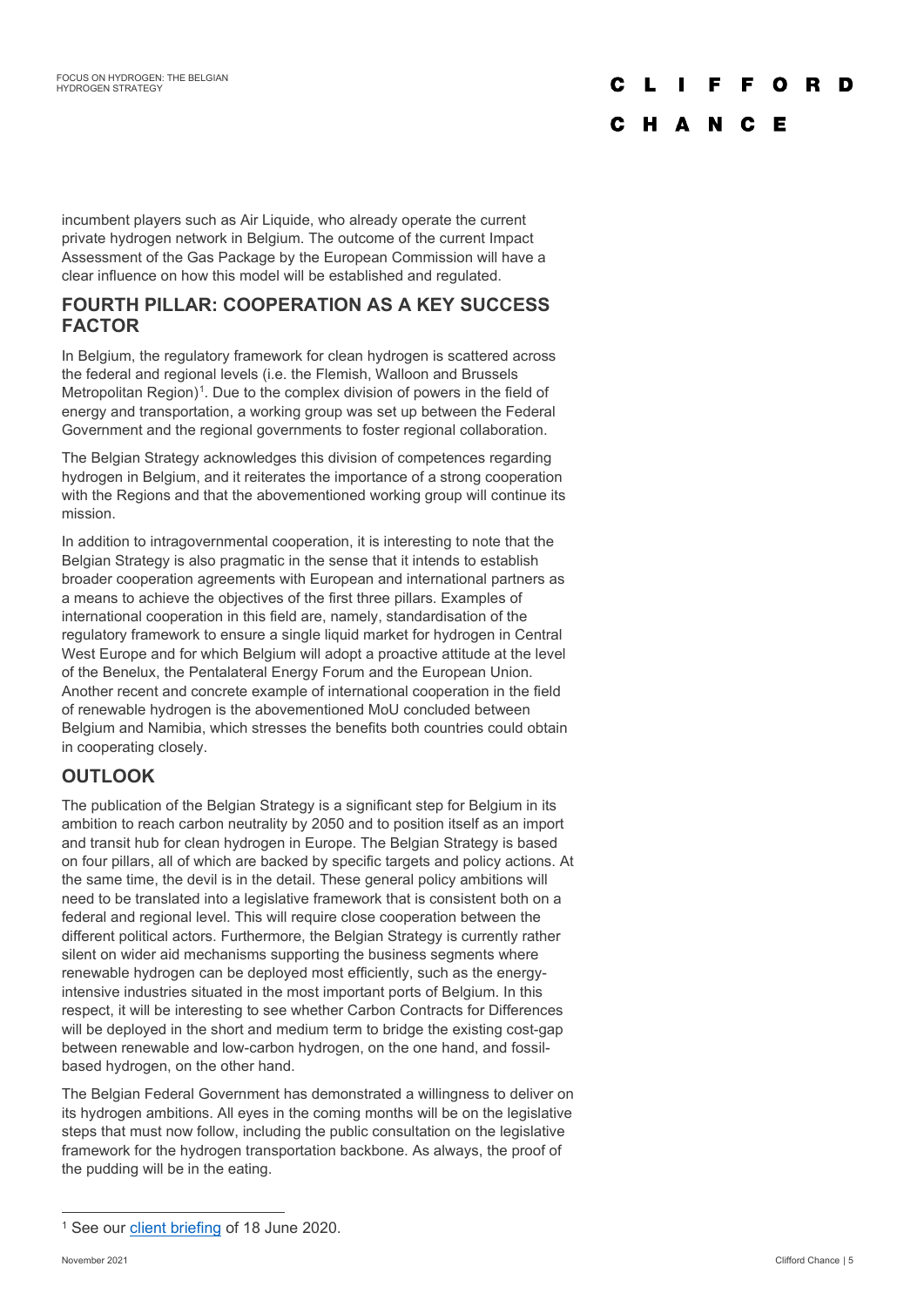### F O R D F.

## C H A N C E

This publication does not necessarily deal with every important topic or cover every aspect of the topics with which it deals. It is not designed to provide legal or other advice.

www.cliffordchance.com

Clifford Chance, 10 Upper Bank Street, London, E14 5JJ

© Clifford Chance 2021

Clifford Chance LLP is a limited liability partnership registered in England and Wales under number OC323571

Registered office: 10 Upper Bank Street, London, E14 5JJ

We use the word 'partner' to refer to a member of Clifford Chance LLP, or an employee or consultant with equivalent standing and qualifications

If you do not wish to receive further information from Clifford Chance about events or legal developments which we believe may be of interest to you, please either send an email to nomorecontact@cliffordchance.com or by post at Clifford Chance LLP, 10 Upper Bank Street, Canary Wharf, London E14 5JJ

Abu Dhabi • Amsterdam • Barcelona • Beijing • Brussels • Bucharest • Casablanca • Delhi • Dubai • Düsseldorf • Frankfurt • Hong Kong • Istanbul • London • Luxembourg • Madrid • Milan • Moscow • Munich • Newcastle • New York • Paris • Perth • Prague • Rome • São Paulo • Shanghai • Singapore • Sydney • Tokyo • Warsaw • Washington, D.C.

Clifford Chance has a co-operation agreement with Abuhimed Alsheikh Alhagbani Law Firm in Riyadh.

Clifford Chance has a best friends relationship with Redcliffe Partners in Ukraine.

### **ABOUT**

Focus on Hydrogen is a Clifford Chance briefing series covering hydrogen-related developments globally. 1.008 is the standard atomic weight of hydrogen.

For more hydrogen publications, please see our webpage [here.](https://www.cliffordchance.com/expertise/services/esg/sustainability-and-esg-services/energy-transition/clean-hydrogen.html)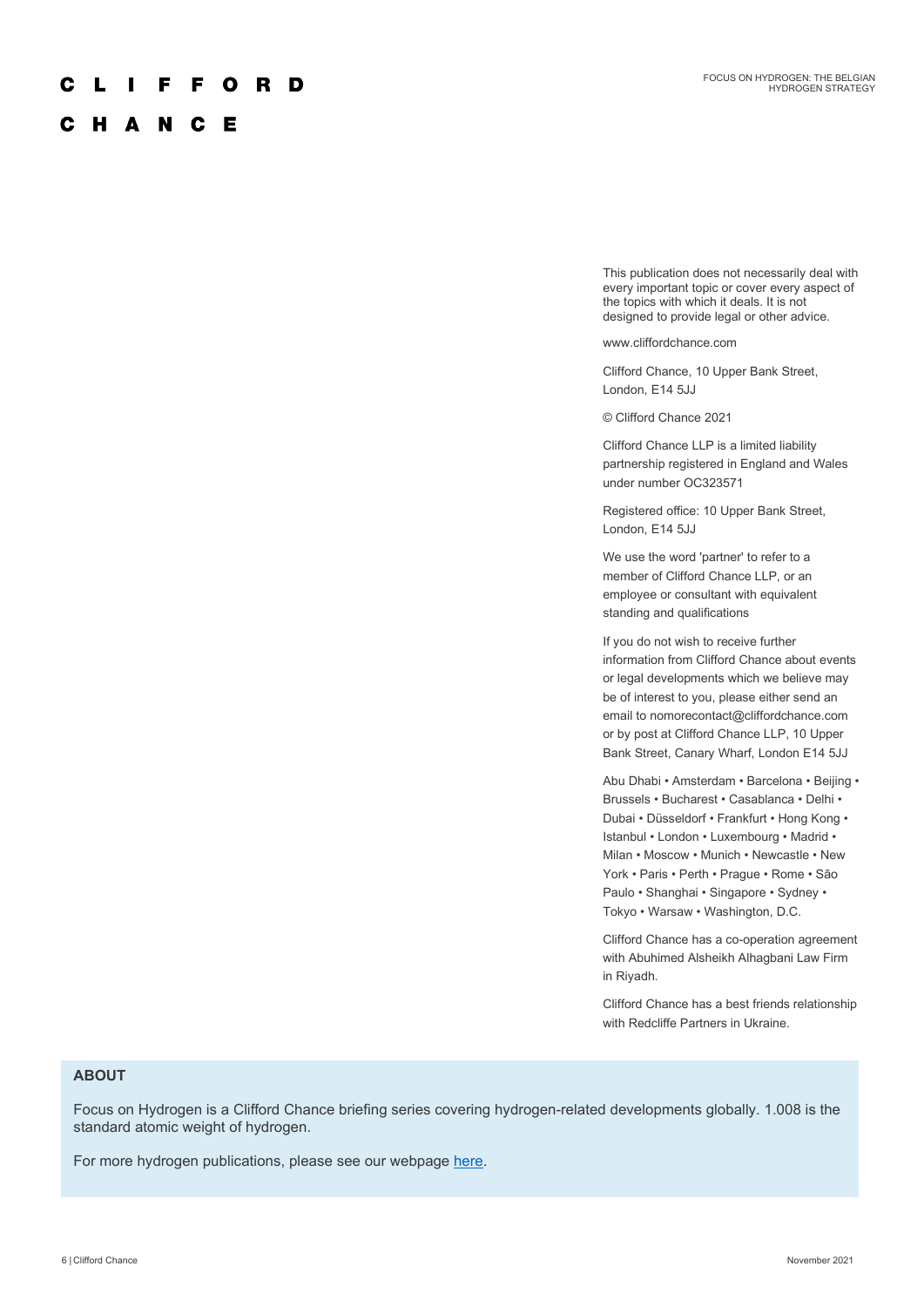### C F. FORD L П

#### C H A **N** C E

# CONTACTS

**LOCAL AUTHORS** 



**Xavier Remy** Partner, Brussels

**T** +32 2 533 5902 **E** xavier.remy @cliffordchance.com

## **Global Contacts**



**Patrice Viaene** Senior Associate, Brussels

**T** +32 2 533 5925 **E** patrice.viaene @cliffordchance.com



**Philippe Baert** Associate, Brussels

**T** +32 2 533 5936 **E** philippe.baert @cliffordchance.com



**Sonia Belhassen** Associate, Brussels

**T** +32 2 533 5041 **E** sonia.belhassen @cliffordchance.com



**Anthony Giustini** Partner, Paris

**T** +33 1 44 05 59 26 **E** anthony.giustini @clifordchance.com



**Mohamed Hamra-Krouha** Partner, Abu Dhabi

T +971 2 613 2370 E mohamed.hamra-krouha @cliffordchance.com



**Liesbeth Buiter** Partner, Amsterdam

**T** +31 20 711 9326 **E** liesbeth.buiter @cliffordchance.com



**Ouns Lemseffer** Partner, Casablanca

**T** +212 5 2000 8615 **E** ouns.lemseffer @cliffordchance.com



**Björn Heinlein** Partner, Düsseldorf

**T** +49 211 4355 5099 **E** bjoern.heinlein @cliffordchance.com



**Vicky Ma** Partner, Hong Kong

**T** +852 2825 8955 **E** vicky.ma @cliffordchance.com



**Clare Burgess** Partner, London

**T** +44 20 7006 1727 **E** clare.burgess @cliffordchance.com



**Epistimi Oikonomopoulou** Associate, Brussels

**T** 32 2 533 5019 **E** epistimi.oikonomop oulou@cliffordchance.c om